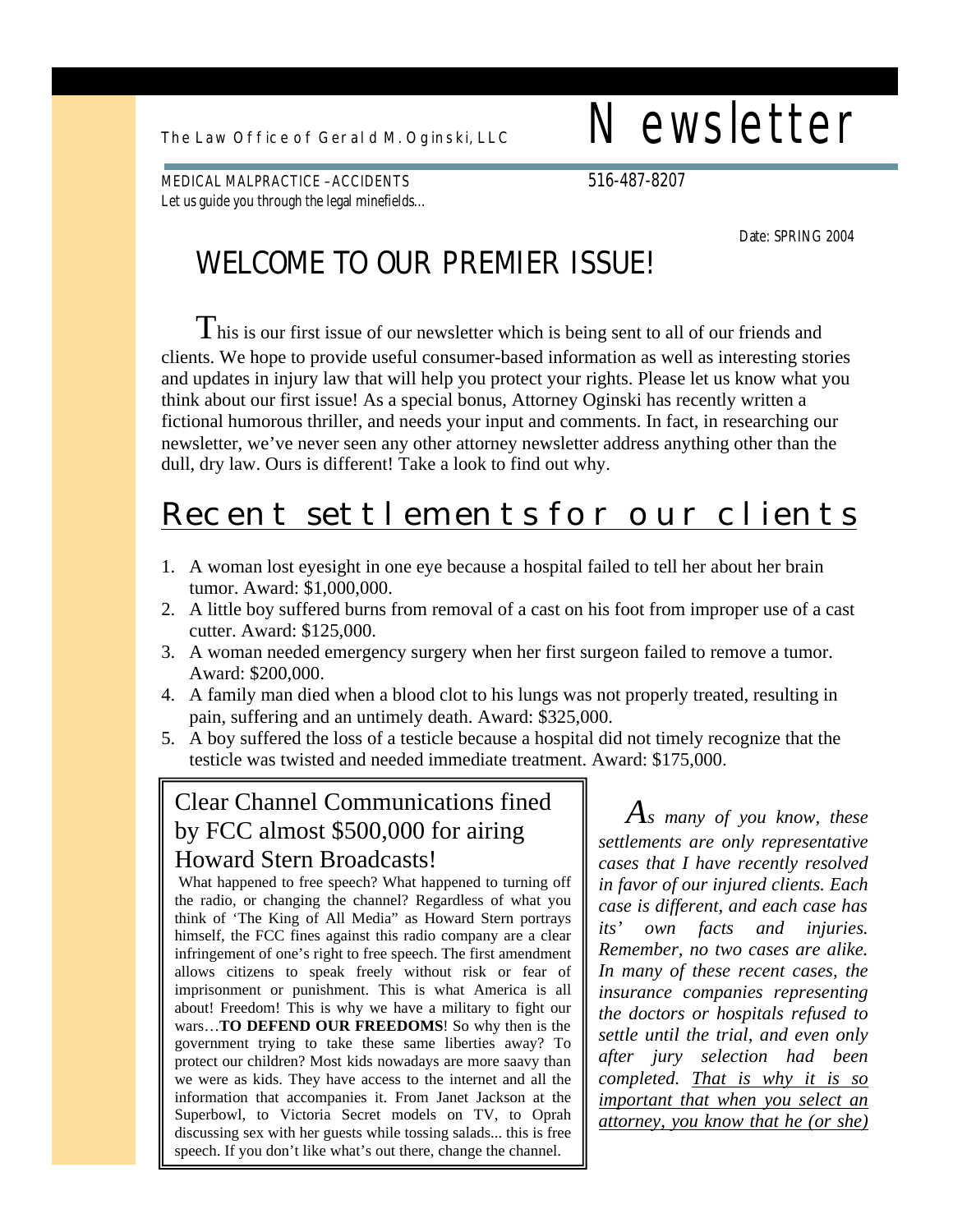*has experience trying your type of case. The insurance companies know which plaintiff's attorneys try cases, and which ones don't. Don't gamble with your case!*

 $\mathbf{A}$ s we all know, insurance companies are in the business of making profits. Profits for their shareholders, and profits for the company executives. They cannot make their huge

profits if they pay large amounts to every claimant who has been injured! They are not in the business of offering top dollar to injured victims until they are forced to do so at trial, or the facts of the case reveal their insured is clearly at fault. These companies are often willing to spend thousands of dollars on defense counsel, on depositions, obtaining experts and conducting useless discovery during the course of a lawsuit, knowing full well that in the majority of cases, attempts will be made to settle the case immediately prior to or during trial. Recent studies show that 95% of all medical malpractice cases result in settlements. The remaining 5% are hotly contested and are very difficult to prove at trial.

# APPEAL THE VERDICT!

If an injured victim in an injury case or malpractice case is awarded a large sum of money to compensate them for their injuries, the defense attorney immediately expresses outrage and asks the Court to throw out the verdict, claiming that it's totally inconsistent with the facts

 $\rm A$ s an attorney who has been practicing in New York for over 15 years, I feel obligated to let all our friends and clients know about two free special informative reports I've prepared to help level the playing field when battling insurance companies. These free reports have benefited many injured victims of car accidents and medical malpractice. Remember, when you've been injured, you literally enter a war zone. Let us be your guide through the litigation minefield and let us help you avoid the pitfalls we commonly see. **TO RECEIVE YOUR FREE COPY OF OUR SPECIAL REPORT**, CALL 1-888-364-5204 (for a Free 24 hour recorded message), or call the office directly at 516-487-8207 and ask for Frances. She'll be glad to mail

-A message by Gerry Oginski, Esq.

out your report immediately.

and the actual injuries suffered. The trial Court has a few options: (1) They can leave the verdict alone; (2) They can reduce or increase the verdict; or (3) They can throw the case out. The defense attorney then can file an appeal with the Appellate Division of the State of New York. In most instances, the defense will appeal regardless of whether the trial Court reduces the verdict, because they still will be unhappy with a loss for their client. *There are many instances where an insurance company will elect to settle a case after a trial verdict and before filing an appeal, as there are multiple risks associated with an appeal.*

If the Court throws out the verdict, the injured victim has the option of appealing the decision. If the Court reduces the verdict, it must be done with the consent of the injured victim. If the victim does not consent, the Court will order a new trial to be held. If either side appeals, the Appellate Court has many options…

They can (1)Uphold the jury's decision at trial; (2) Reduce the jury's award of compensation; (3) Increase the jury's award (this is rare); (4) Throw out the award and dismiss the case; (5) Throw out the award and order a new trial on liability, damages, or both.

Unfortunately, as in life, there are no guarantees in an appeal. An attorney must weigh the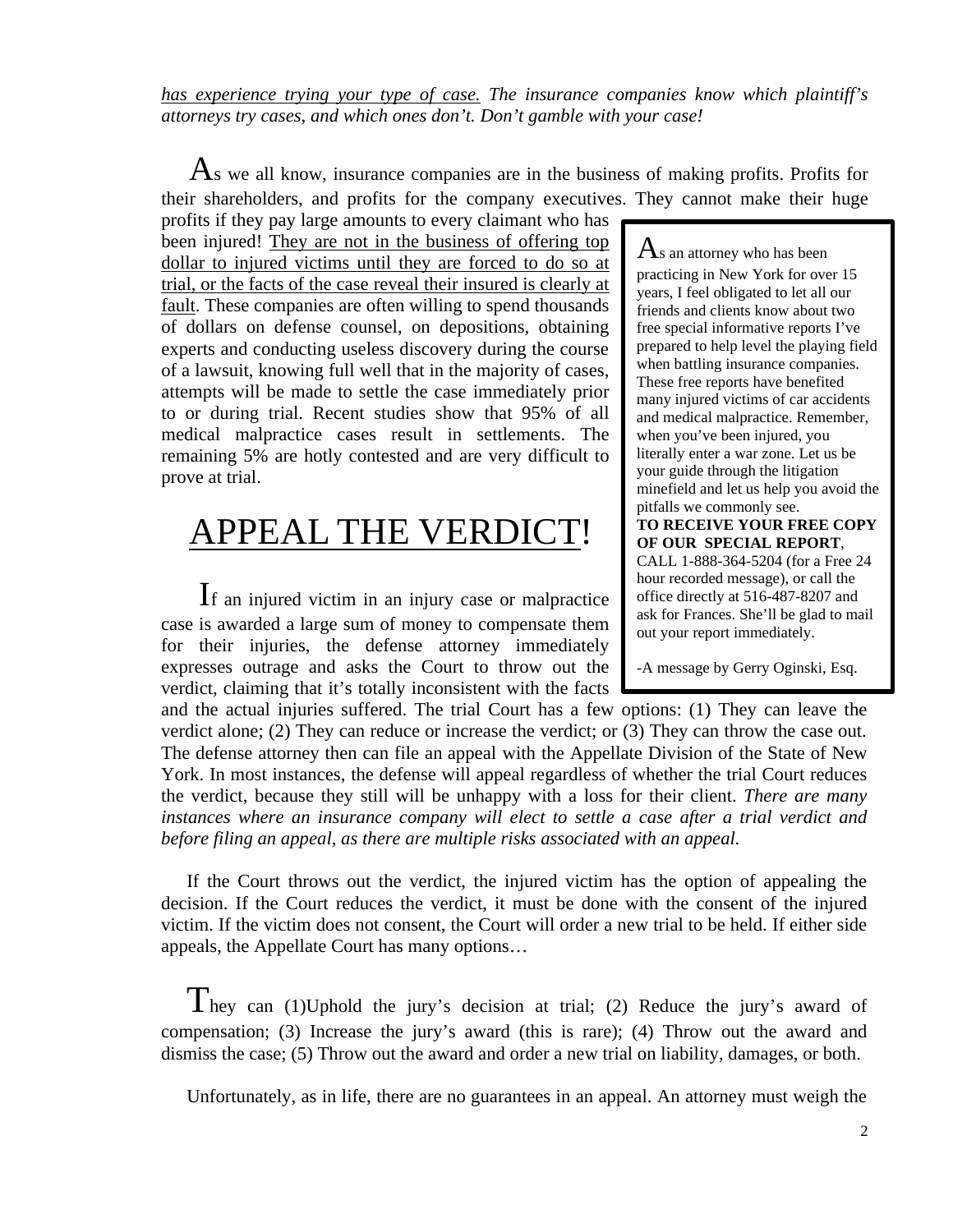risks, evaluate prior case law, and make persuasive legal arguments to the Appellate Court that are sound, just, and hopefully, supported by prior Appellate Court decisions. The Appellate Court is constrained to follow the law. They don't make the law. That job falls to our legislature including our congressmen and senators. If you feel that the laws need to be changed, you must let your congressman or senator know how you feel. **Become part of the answer to make everyday things safer in your town, and in our State. Let them know that insurance companies, both large and small, must take responsibility for their actions!**

## Now, for something totally unrelated to law…here's our first installment of Mr. Oginski's new hilarious thriller that he's in the process of finishing…

#### **CHAPTER 1**

"Buy Yahoo stock. Get every penny you have and buy the stock," he said to the homeless woman with four children at her side. She said, "What's Yahoo?" "Just go to a stockbroker and buy Yahoo. It's selling at \$25 per share now. Buy, buy, buy, and don't look back."

He quickly walked away from her while he watched her shake her head wondering who the hell this guy was, and what was he doing in her run-down, stinking neighborhood.

His name was Jacob Morgan. He was born 37 years ago in a small hospital in upstate New York. His parents were immigrants from Poland. When his family arrived here, they legally changed their name from Macugowskaya to Morgan. A wise move, he always thought. Jacob was a well-behaved child growing up. He was an only child who had no special talents. His athletic prowess was not fantastic, nor poor. He excelled at nothing, and blended in with the rest of the neighborhood children. There was however one trait that made Jacob unique. Ever since he was little, he always knew when things would happen. And, he knew them before they happened.

In 3<sup>rd</sup> grade, Jacob was walking home from school with two friends, Alex, and Tony. While holding their book bags in their hands, Jacob had this strange sensation that something bad was going to happen to Alex. Fifteen minutes later, a gang, known as the Schoolyard Bandits beat Alex up because he wouldn't give them his lunch money. In 4<sup>th</sup> grade, Jacob knew when his sick Aunt would die. He told his mother later that night that Aunt Sadie would die on September 8, 1980. Needless to say, Aunt Sadie died on that exact date. His mother always thought it was strange that her young boy would be able to predict when his Aunt Sadie was going to die. Jacob wasn't that close to Sadie, nor was he kept up to date about her medical condition. Anna brushed this episode off, and forgot all about it, until many years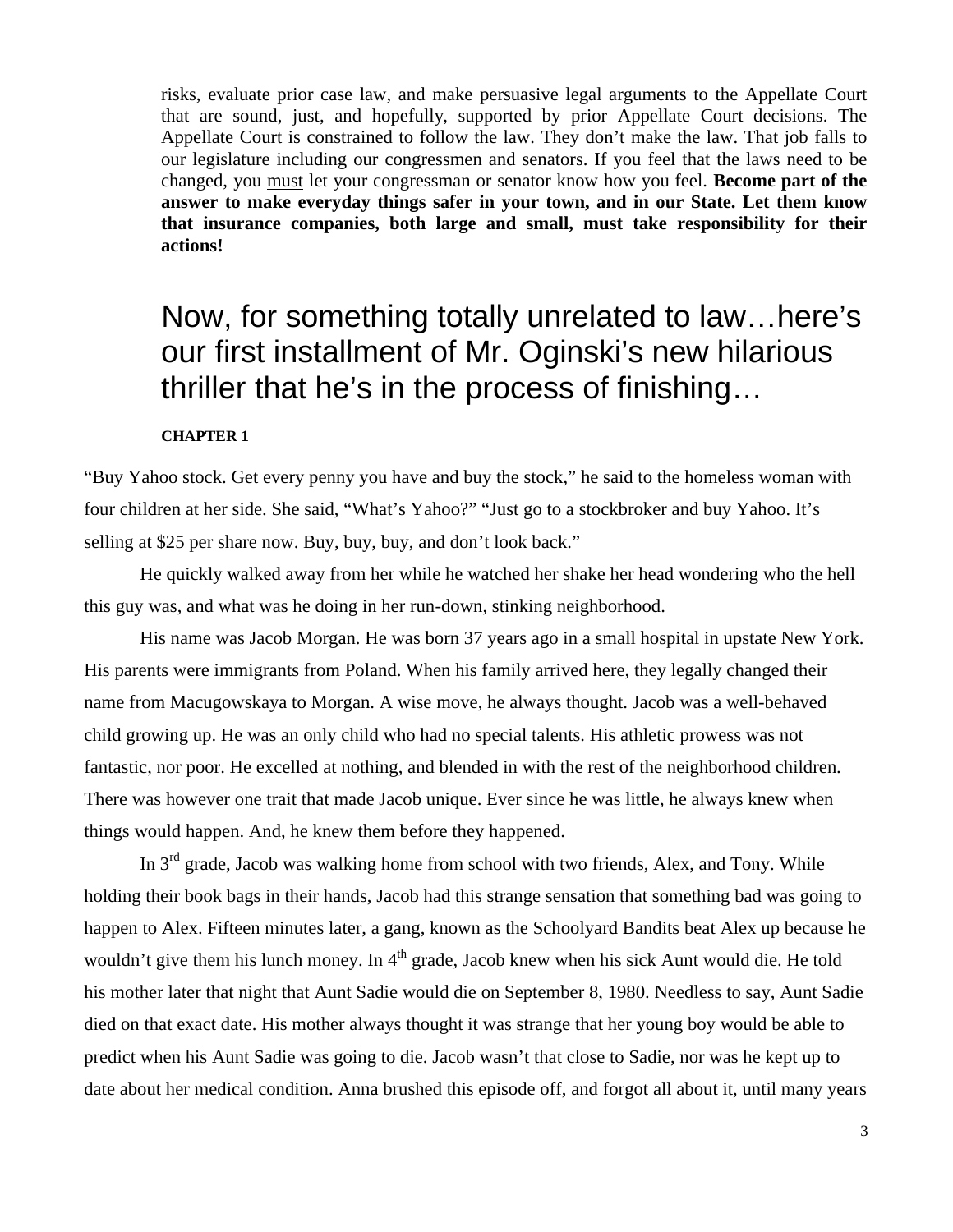later.

Jacob never really understood what these feelings meant, until one day when he was in college, in the middle of his physics class. He was 20 years old, attending Princeton University. He had graduated high school in the top ten of his class, not such a significant feat since there were only 65 students in his class. Not such a great academic standing, but what got him into Princeton was his interview with the Dean of Admissions at the school.

Dean Green was the dean of admissions for the last twenty years. This is how his interview went: "Welcome to Princeton, Jacob. Tell me why you want to come here."

"Well, as you know, my academic record is really not that great. I have no outstanding qualities that you could compare with other top-grade students. My SAT's are mediocre, at 1100, and my grades are B+. I come from a small rural community in upstate New York, and I don't have many extracurricular activities, like many other students. My parents are immigrants from Poland, and I have absolutely no connection to their homeland at all. I have lots of friends, and enjoy music and sports. My favorite basketball player is Michael Jordan."

"I see," replied Dean Green, clearly dumbfounded that Jacob had just put down his entire academic career, and could not find any redeeming qualities that would make him a viable candidate for this academically prestigious university.

"I am somewhat shocked and surprised by your comments, Jacob. I've never had a student in my office tell me that they have no outstanding qualities that would make them the ideal student for this school. Your comments are certainly refreshing, however… they lack the enthusiasm and drive which our students clearly have…"

"Oh yes," Jacob replied, "I forgot to mention one other thing I thought you should know."

"Yes, go on," said Dean Green.

"You see, I know when you're going to die," said Jacob.

"Is this some kind of joke, Mr. Morgan?"

"No sir. Not only do I know when you are going to die, but I know other things too. Before they happen. For example, are you familiar with the stock market?"

"Of course," he answered.

"Well, as a learned man of your background knows, playing the stock market is a very risky thing. One of the things I can predict, with 100% accuracy is how a specific stock will do."

"Nonsense," replied Dean Green. "Nobody can predict the future, and certainly not you."

"Would you like to test me?" said Jacob.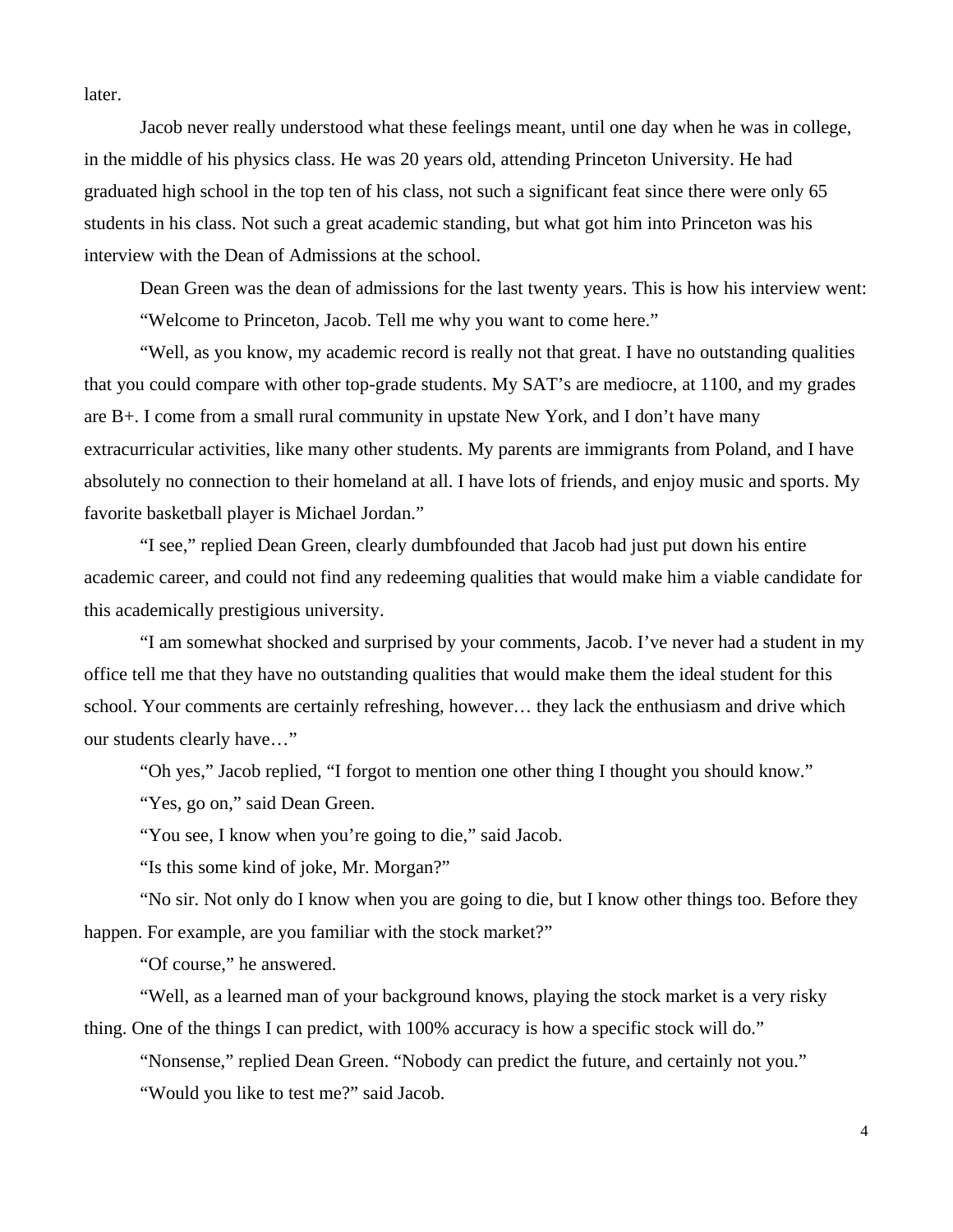Dean Green thought this was some kind of joke, and if not, then maybe someone was trying to set him up for an ethical violation. But if this were somehow real, then the possibilities were endless.

"I'm curious. How is it that you know when I'm going to die?" asked Dean Green. "Ever since I was a little boy, I was able to tell when things would happen to people, and when they were going to die. My family started to call me 'freak', and 'weirdo', and 'bizarre', so I learned not to let anyone know what was going to happen. Only as I got older did I learn that this information could be very useful," said Jacob.

"Well, how have you put it to good use, besides shocking the hell out of me?" asked Dean Green.

Jacob told him that three years ago, when his class took a trip to New York City, they went to visit the ghetto in Harlem. They took a tour of a homeless shelter where his class met homeless people, people with tuberculosis, and AIDS. At the shelter, he met a sickly woman with four young children. The woman and her kids had been abused by the father of these kids, and had no place to stay. After his class proceeded on with the rest of the shelter, Jacob stayed behind to talk to Eleanor Watkins.

"Maam, my name is Jacob Morgan. I'm here with my class, and I'm from upstate New York." "What the fuck do you want with me?" she yelled.

"I want to help you."

"Yeah, you and the fucking city bureaucrats. Social services won't give me money, my kids' father won't give me no money for diapers, and I can't go to work since I can't pay anyone to look after my kids." "How you goin' to help me? You goin' to give me a winning lottery ticket?"

"No," answered Jacob. "I'm going to do better than that."

"Like hell," she answered. "Come on kids, let's get away from this fuckin' lunatic."

"Hold on. I'm not bullshitting you. Just 30 seconds of your time is all you need…Buy Yahoo."

"Buy what??" Eleanor responded. "What the fuck is 'Yahoo', some chocolate drink?"

"Yes, and no," said Jacob. "It is a chocolate drink, but it's also a very hot Internet stock."

 "What the hell are you talking about? Hey kids, this putz is telling me I should buy chocolate milk stock!" she laughed.

"No, no," said Jacob. "I'm telling you that if you buy stock in a company called Yahoo today, in a very short time, you'll be rich."

Now she knew she was being scammed. "Yeah, and where am I supposed to get money to buy this chocolate milk stock," she asked. "From me," Jacob answered.

"And what am I supposed to do for this money? Spread my legs for you baby? In the homeless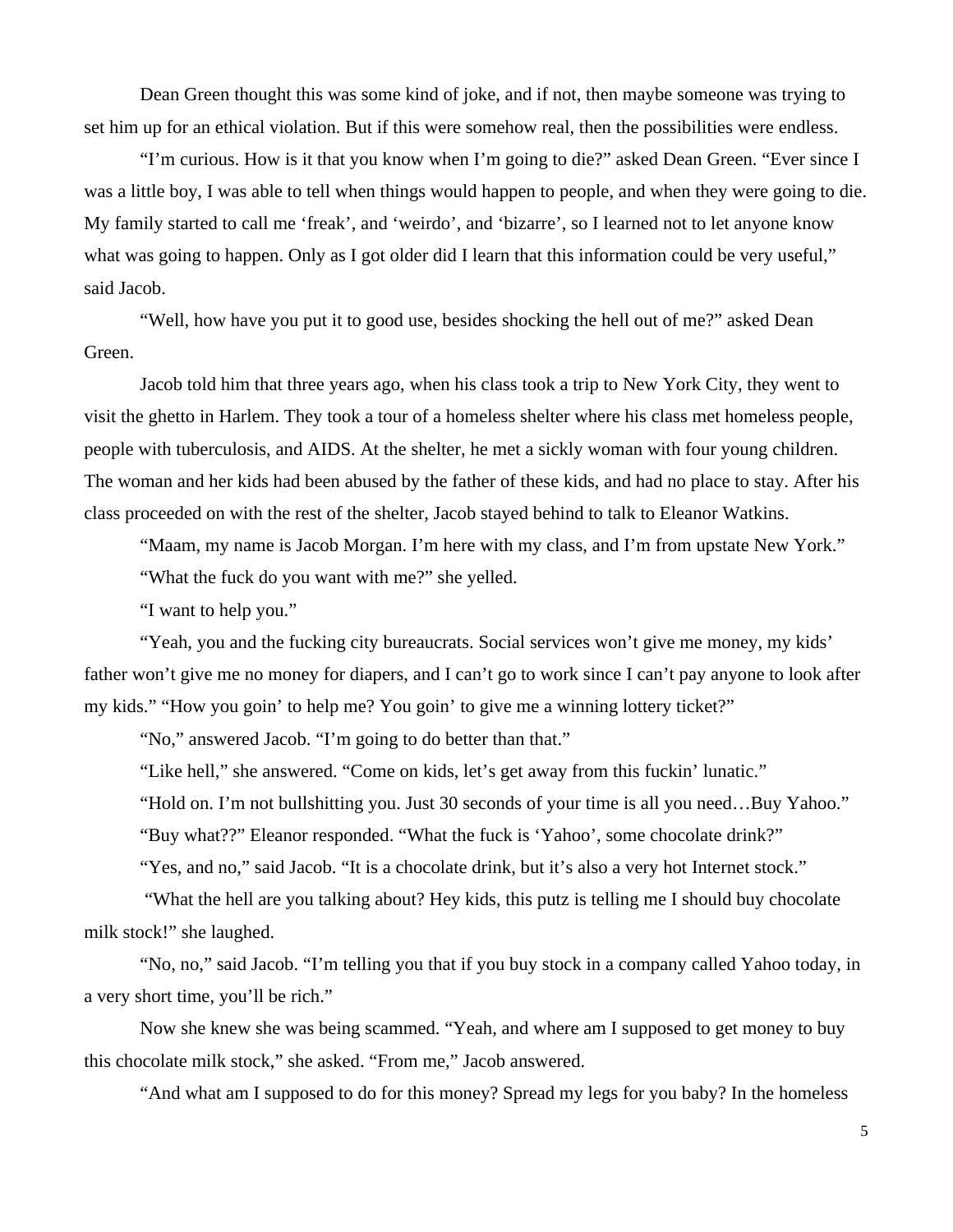shelter, where everyone can watch?" she stated with absolute amazement.

"I don't want anything from you. I want to help you. I'll give you the money to invest. I don't want any money from you; I don't want your body. I just feel that I have information that you can use. Can you get mail here, or do you have a PO Box?

She thought for a moment. What do I have to lose? Once he gives me the money, I can move out of this hellhole, and he'd never find me to ask me for the money back. "OK," she said. "You can send it to my P.O. Box. When will I get it?" "Tomorrow I'll send it out," said Jacob.

Jacob sent her \$10,000, which was most of the savings he had made working at the local library, and at the county pool in the summer for the last 4 years. He kept \$2,000 of his savings for himself. When Eleanor got his check, she couldn't believe that this guy actually did what he said he'd do. Then once reality set in, she didn't know whether to buy this stock called "Yahoo." It sounded too good to be true. She immediately asked her friend Wanda, also a homeless person, to look after her kids for two hours, as she had to run to the bank. She walked to Citiwide Bank on 23<sup>rd</sup> Street, which was down the block from the Shelter, and walked in.

She approached the executive sitting at the 'accounts' desk.

"May I help you?" he asked.

"Yes, I want to open a checking account. How'd I do that?"

"You need to deposit at least \$100 into an account, and have some ID with you."

"OK, let's do it," Eleanor said.

After opening her new checking account, she asked him if he or someone in the bank gave advice on the stock market. He directed her to James Winchester, III, executive vice president for securities for this Citiwide branch.

"Have you ever heard of a stock called 'Yoo Hoo'?" she asked.

"Do you mean 'Yahoo'?" he replied. "Yeah, that's it," she said. "What is it, and what can you tell me about it."

Mr. Winchester, III deftly typed the name into his computer, and moments later began to tell her about this Internet Company. "What is so fascinating about this company is that it has no earnings to speak of. The price of the stock is \$25.00 per share now. Our analysis is that this stock is going down. We do not recommend this stock for our customers. We do have other types of stock that might interest you more, and would be a much better choice for your return on your investment."

"No thanks, Mr. Winchuckle, the fourth." She said. "I'm outta here."

She then went into the next bank, Bank of Copacobana, and asked the same question about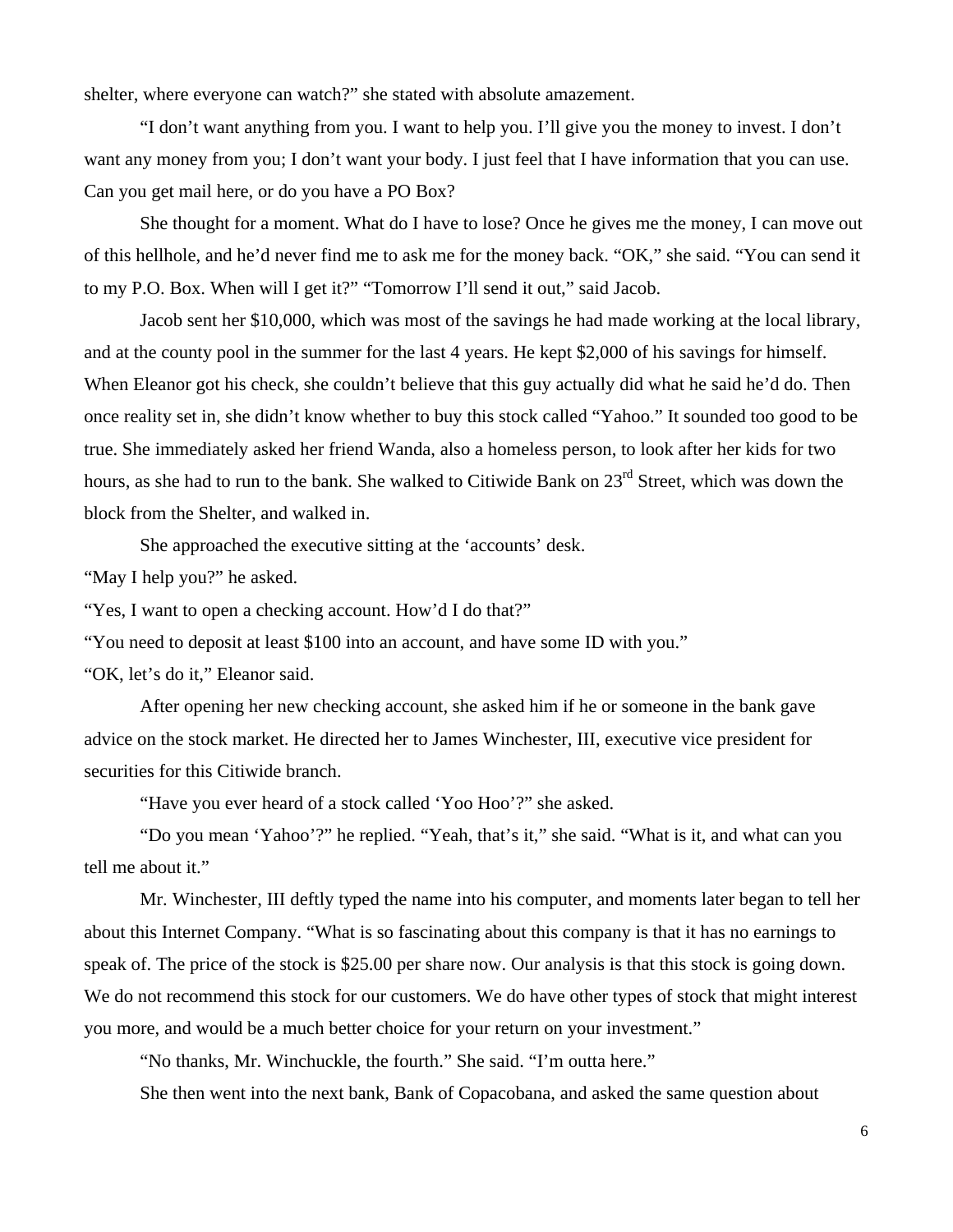'Yahoo' stock. She got the same reply. The next bank was three blocks further, on  $26<sup>th</sup>$  street. This bank was the Merchants Bank of Venice, a well known, reputable bank, whose advertisements she had so often seen in the newspapers, which littered the shelter floor. Again, she was told that 'Yahoo' stock was an unknown startup Internet company. With no earnings to show, the bank was not recommending buying.

At the Merchants Bank of Venice she told the executive with the shiny gold watch and gold ring that she wanted to buy \$9,000 worth of 'Yahoo' stock. He again told her this was a foolish thing to do, but it was her choice. She wisely kept \$1,000 street money for her kids, and felt that since this was a gift, there was no risk to investing this money. "What the hell," she said to herself. "It's not my money!"

Eleanor took the remaining \$1,000, and her four kids, and got on a bus to Nashville, Tennessee, where she went to live with her parents. Three years went by after first meeting Jacob Morgan, and she never looked back, and never thought of her investment again, until July 6, 1998. She was at work at Solomon's Diner, five blocks from her parent's home, when she heard on the radio that Yahoo stock had skyrocketed to \$199.00 per share. She didn't know why that name sounded so familiar, until she got home that day, and went looking through her old papers. It was there that she found her confirmation by the Merchants Bank of Venice that she had purchased \$9,000 worth of Yahoo stock for \$25.00 per share.

She then pulled out her calculator and realized for the first time in her life that she was rich. Rich beyond her wildest dreams. Her stock was now worth \$71,640. She felt like she had died and gone to heaven.

"HOLY SHIT", she exclaimed!

"MY lord! What am I going to do?" she again asked herself.

"Momma, daddy, you're never goin' be believin' what's happened to me," she screamed.

"What is it child?" they asked, very concerned and worried.

#### "I'M RICH MAMMA. VERY VERY RICH!"

"Of course you are dear, you have four healthy children. What more could you ask the Lord for?"

"No mamma, you don' un'erstan. I'm rich! Damn, damn, damn. That boy was sure as hell right. Hot damn!" Eleanor was so excited, she started to hyperventilate, and get palpitations. "Sit down, and relax," her daddy said. Still breathing heavily, her eldest son, Joseph came running in from outside when he heard all the commotion. "What is it Mamma?" "Baby, we're rich. Richer than if I could work for the next 30 years at Solomon's diner. Richer than if I owned Solomon's diner."

"What are you talking about?" asked Joseph.